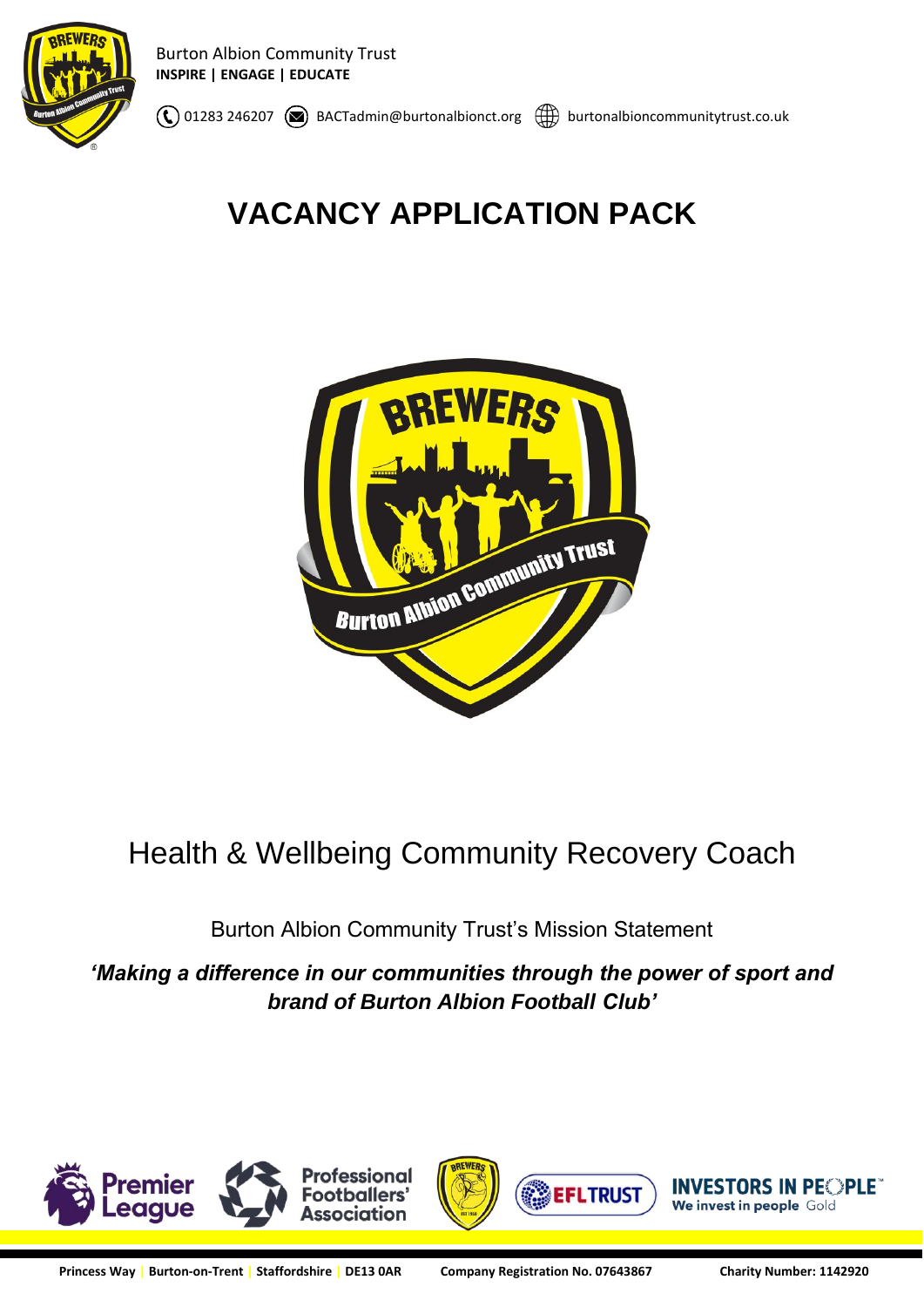

Burton Albion Community Trust **INSPIRE | ENGAGE | EDUCATE**

 $\mathcal{O}(0)$  01283 246207  $\mathcal{O}(1)$  BACTadmin@burtonalbionct.org  $\mathcal{O}(1)$  burtonalbioncommunitytrust.co.uk

The mission is underpinned by our three Strategic Aims:

- To Deliver high quality
- To Create Experiences
- To Make a Difference

We will always:

- o **Be Inspiring**
	- Through a passion for Burton Albion and our local community
- o **Be Engaging**
	- Through understanding our communities and delivering targeted projects and programmes
- o **Be Educating**
	- Helping realise full potential in individuals and our communities

Our Impact on the Community will be through the following areas of work:

- **Health & Wellbeing**
- **School Sport**
- **Education & Employability**
- **Community Engagement**
- **Burton Albion Facilities**

## Our Outcomes will be to:

- o Develop healthier and happier communities
- o Create safer and more cohesive communities
- o Empower our communities to help fulfil potential and opportunity

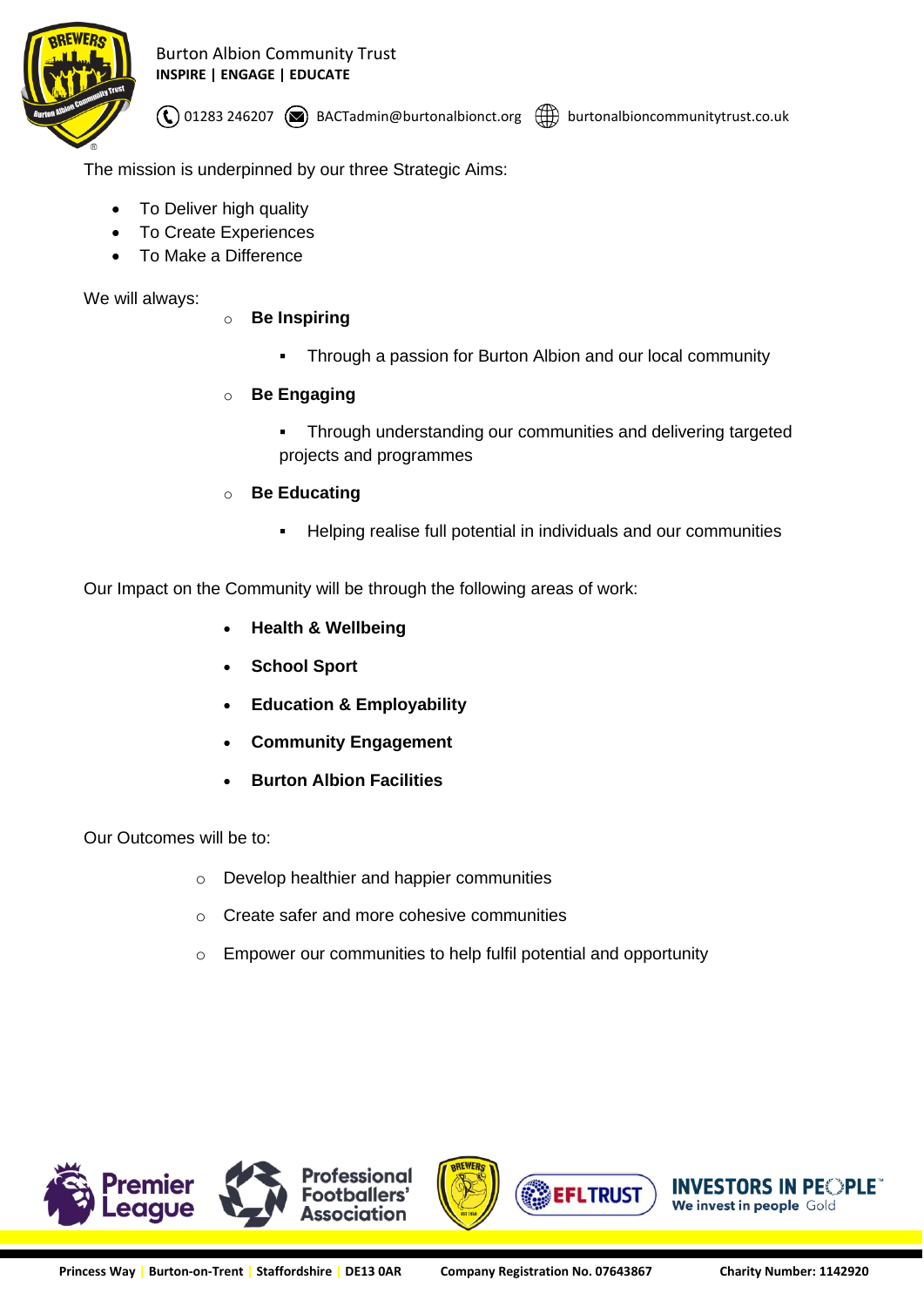

 $\mathcal{L}$  01283 246207  $\mathcal{D}$  BACTadmin@burtonalbionct.org  $\mathcal{D}$  burtonalbioncommunitytrust.co.uk

# **JOB DESCRIPTION**

| <b>Job Title: Health &amp; Wellbeing Community</b><br><b>Recovery Coach</b> | <b>Salary: £21,000</b>                     |
|-----------------------------------------------------------------------------|--------------------------------------------|
| <b>Contracted Hours: 37.5</b>                                               | <b>Contract Type: 24 months fixed term</b> |

Burton Albion has a long history of being a community focused club, since it's humble beginnings in 2010 Burton Albion Community Trust has always been about making a difference. The heartbeat of this difference are the people who bring our projects, programmes and activities to life. Our people are our strength, they are engaging, they act with empathy and kindness, they are proud of the work they do and work hard to inspire each other and those we work with, our people are willing to learn and have desire to be educating.

If you think you have what it takes to be Engaging, Inspiring and Educating we can't wait to read your application.

## **Role Purpose:**

Burton Albion Community Trust (BACT) is the independent charitable arm of Burton Albion FC and is looking to recruit a Heath and Wellbeing Community Recovery Coach. Working as part of the Eastern Staffordshire Future Focus Partnership, the Community Recovery Coach (CRC) role will offer a range of flexible support to individuals with acute mental health problems within Burton and East Staffordshire. The CRC will support an active caseload of up to 30 participants provide a nonclinical recovery-focused community intervention which supports "gaining and retaining hope, understanding of one's abilities and disabilities in an active life, personal autonomy, social identity, meaning and purpose in life and a positive sense of self".

Success will be achieved through setting goals and monitoring achievements, through one to one support (face to face, phone or virtual), warm introductions to other community-based services and encouraging self-care and independence, whilst escalating crisis when appropriate.

The role will also include supporting the community to be more supportive of people with mental health problems through problem solving and identifying business need.

This position requires flexibility as the role may require occasional evening and weekend work.

## **Roles and Responsibilities:**

#### **Please note that this is a new post, and these functions may evolve as the service is implemented. This will be done in consultation with the appointed persons.**

1. In partnership with the Midlands Partnership NHS Foundation Trust (MPFT) Integrated Neighbourhood Teams, be responsible for an agreed caseload of service participants who have acute mental health needs across an agreed service area.





**SEFLTRUST** 

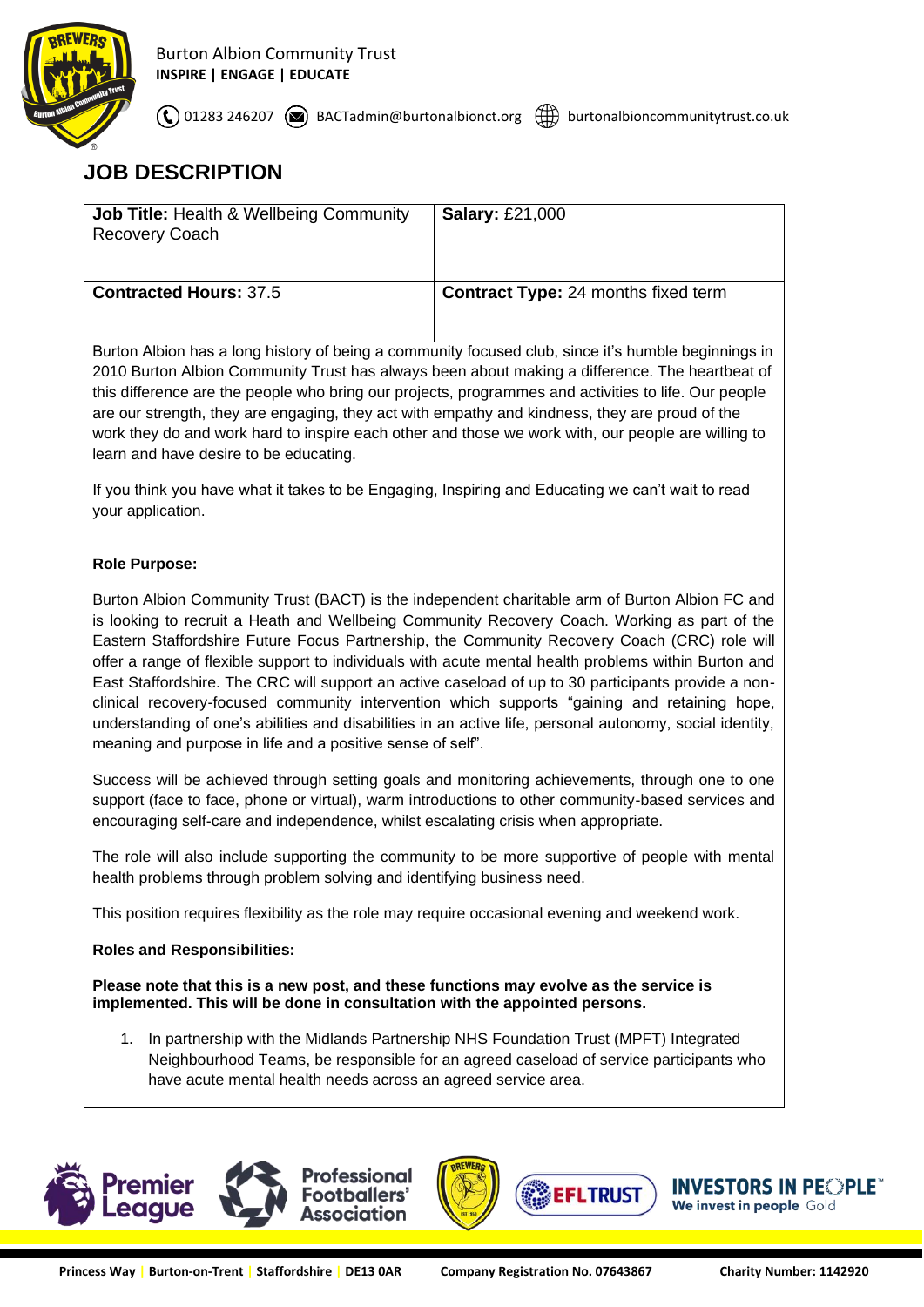

 $\textcircled{t}$  01283 246207  $\textcircled{t}$  BACTadmin@burtonalbionct.org  $\textcircled{t}$  burtonalbioncommunitytrust.co.uk

- 2. To actively listen and understand the needs of participants which results in the coproduction of a Recovery Plan with reference to the agreed MPFT Care Plan and with use of the Future Focus Outcomes.
- 3. Provide support though one to ones and group working towards goals noted by the Future Focus Outcomes, inhouse training and with reference to the Living Operations Manual.
- 4. To make use of the ICT systems available from Partners, Burton and District Mind and MPFT, such as RIO.
- 5. To line manage volunteers to support group work, this will include preparing and conducting volunteer supervision to support their wellbeing, personal development and training.
- 6. To support the participant in implementing social interventions to reduce the wider determinants of mental health problems which will include warm introductions.
- 7. To signpost, refer and provide warm introductions resulting in the participant receiving support from appropriate services and projects within the organisation, the partnership and external agencies.
- 8. To provide mental health self-help advice to participants including advice on wellbeing, sleep, diet, physical activity, interpersonal skills and employment/ education.
- 9. To support community groups and services to be accessible to people with mental health problems.
- 10. To work with the Development Teams within the partnership to identify gaps in local provision and community need for grant applications and community fundraising opportunities to close these gaps.
- 11. To reflect and share experiences and learning with the team as part of regular team meetings.
- 12. To build and maintain positive relationships with healthcare providers, charities and other agencies that contribute to the wellbeing of people with mental health problems.
- 13. To complete all administration and reporting linked to the service in a timely manner to an excellent standard including keeping a record of meeting dates, function, time spent, and outcomes achieved.
- 14. To undergo any training relevant to the role either internally or externally. This will include training in the induction by the partnership organisations and MPFT.
- 15. To uphold data protection, professional standards and safeguarding policies and report illegal activity as required and informed by training and policy.
- 16. Attend regular one to one supervision with the appointed line manager reporting on all areas of responsibility.





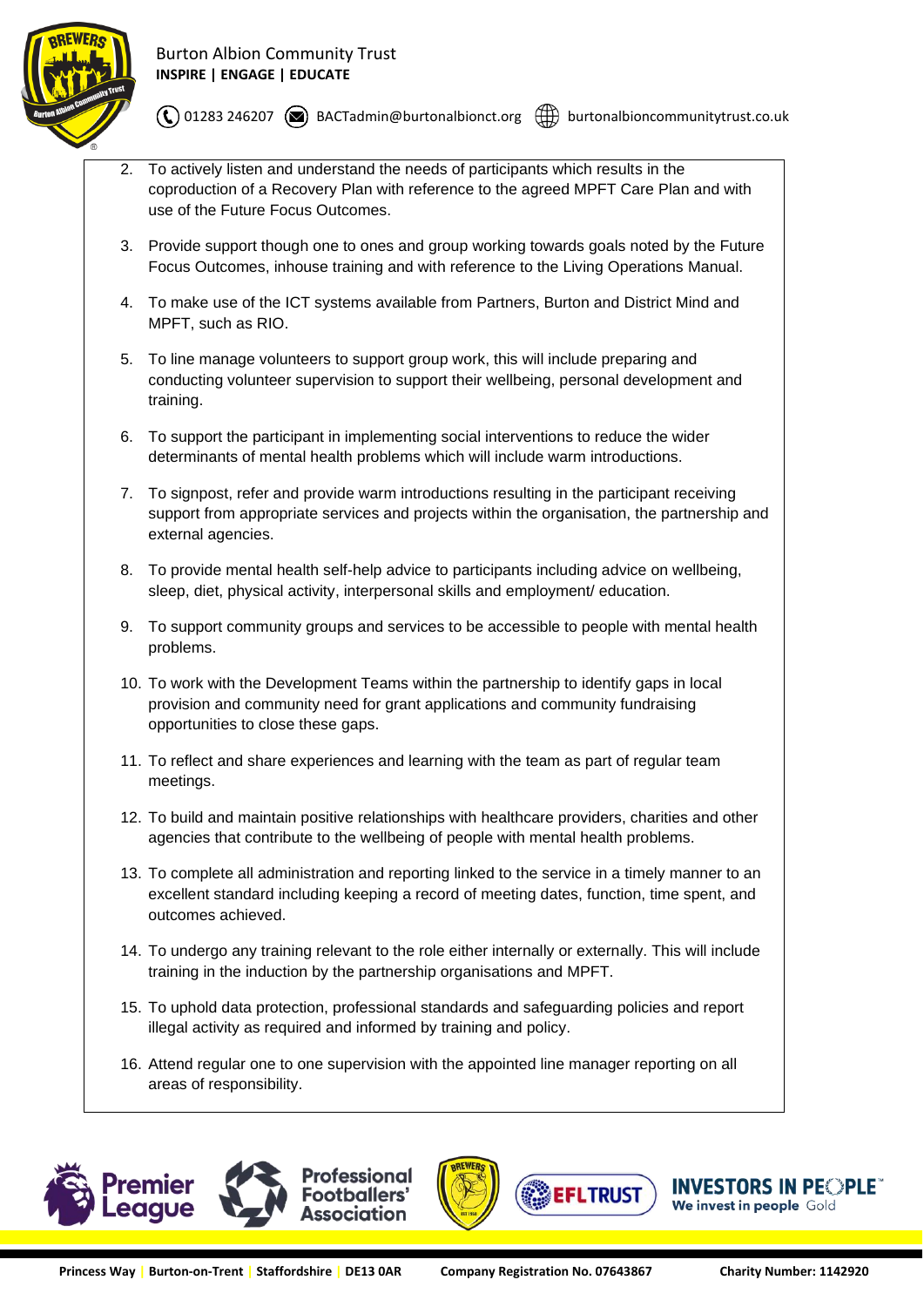

 $\mathcal{O}(0)$  01283 246207  $\mathcal{O}(n)$  BACTadmin@burtonalbionct.org  $\mathcal{O}(n)$  burtonalbioncommunitytrust.co.uk

17. Undertake any other duties as delegated, which are deemed appropriate within the pay scale and responsibilities of the post and following consultation.

## **What working for Burton Albion Community Trust can offer you:**

- Competitive Salary
- 25 days Annual Leave and your birthday off!
- **Excellent Training Opportunities**
- Flexible Working
- Optional Full Uniform
- **Onsite Parking**
- Company Discounts
- BAFC Staff Discounts

#### **General**

This document is a guide only and should not be regarded as exclusive or exhaustive. It is intended as an outline indication of the areas of activity and will be amended in the light of changing needs of the organisation.

All employees may be required to undertake any other duties as may be reasonably requested.

## **Equality Statement**

Burton Albion Community Trust are committed to ensuring that equality of opportunity is at the very heart of everything we do to ensure we provide fair and non-prejudicial access to the services across the Trust. We uphold everyone's freedom of rights and choice to be different and aim to provide opportunities for everyone to succeed. It is the policy of the Trust that no person, whether job applicant, employee or customer, shall be discriminated against. For full details, please refer to our employees Company Handbook

#### **Safeguarding Statement**

Burton Albion Community Trust (BACT) operates a child centred approach to safeguarding and where concerns about the welfare of a child or adult at risk exists, staff will always act in the best interests of the child or adult at risk.



**INVESTORS IN PEOPLE** 

We invest in people Gold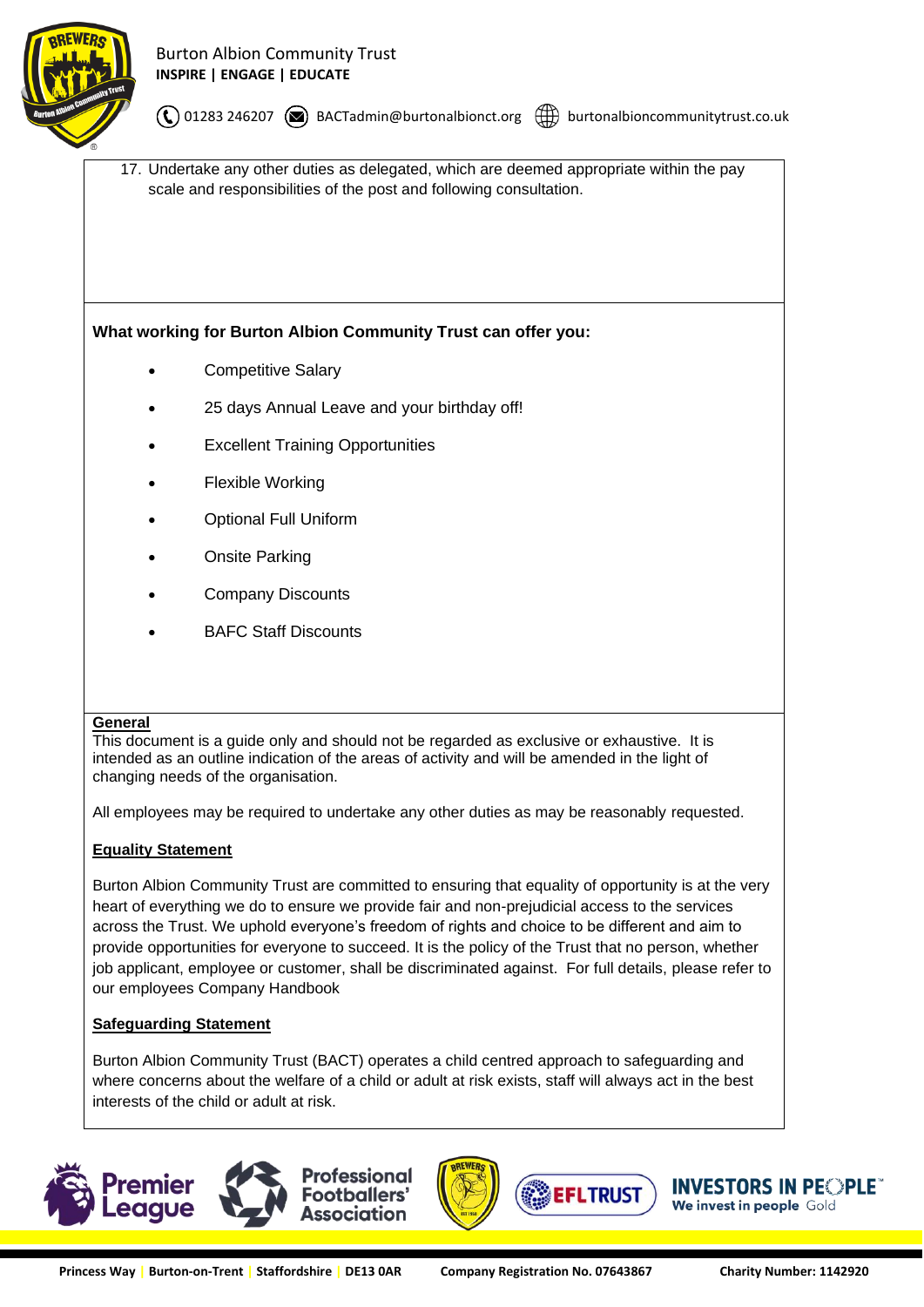

 $\mathcal{O}(0)$  01283 246207  $\mathcal{O}(n)$  BACTadmin@burtonalbionct.org  $\mathcal{O}(n)$  burtonalbioncommunitytrust.co.uk

The Trust fully acknowledges and accepts its responsibility for the well-being and safety of all children and adults at risk engaged in Trust activities. It is the duty of all staff working at the Trust to ensure they safeguard children and adults at risk by creating an environment that protects them from harm.

Burton Albion Community Trust believes that the general wellbeing, welfare, and safety of all children and adults at risk engaged in Trust activities is of the upmost importance. Burton Albion will fulfil its responsibilities by ensuring it displays best practice in safeguarding matters, carried out in a spirit of partnership and openness with the child or adults at risk, family and the relevant local authority.

#### **Commitment**

Burton Albion Community Trust is committed to being inclusive and providing a safe and positive experience for everyone involved in our activities and aims to protect them by:

- Adopting a pro-active approach in approach in preventative work.
- Having clear polices which are audited and reviewed annually.
- Vetting all staff and volunteers.
- Providing regular training to ensure staff can identify concerns and are confident when responding, reporting and recording.
- Embedding safeguarding as a priority throughout the Trust.

| <b>PERSON SPECIFICATION</b>                                                                                                                                                                                                                                              |                           |                  | <b>Evidence to be provided</b><br><b>Application/Interview/Certificates</b><br>(A/IC) |
|--------------------------------------------------------------------------------------------------------------------------------------------------------------------------------------------------------------------------------------------------------------------------|---------------------------|------------------|---------------------------------------------------------------------------------------|
| <b>Education / Qualifications</b>                                                                                                                                                                                                                                        | <b>Essential</b>          | <b>Desirable</b> |                                                                                       |
| GCSE English 4 (C) or above                                                                                                                                                                                                                                              | X                         |                  | IC                                                                                    |
| Level 2 Mental Health Awareness                                                                                                                                                                                                                                          | X                         |                  | IC                                                                                    |
| Level 2 ICT                                                                                                                                                                                                                                                              | X                         |                  | IC                                                                                    |
| <b>Experience</b>                                                                                                                                                                                                                                                        | <b>Essential</b>          | <b>Desirable</b> |                                                                                       |
| Minimum of 6 months experience of<br>supporting people with mental<br>health experience to recovery - this<br>can include personal lived<br>experience, as a carer of a person<br>of mental health problems or<br>working or volunteering for mental<br>health services. | $\boldsymbol{\mathsf{X}}$ |                  | ΑI                                                                                    |
| <b>Knowledge and Understanding</b>                                                                                                                                                                                                                                       | <b>Essential</b>          | <b>Desirable</b> |                                                                                       |
| Understanding of the local<br>safeguarding policy and processes.                                                                                                                                                                                                         | X                         |                  | A                                                                                     |





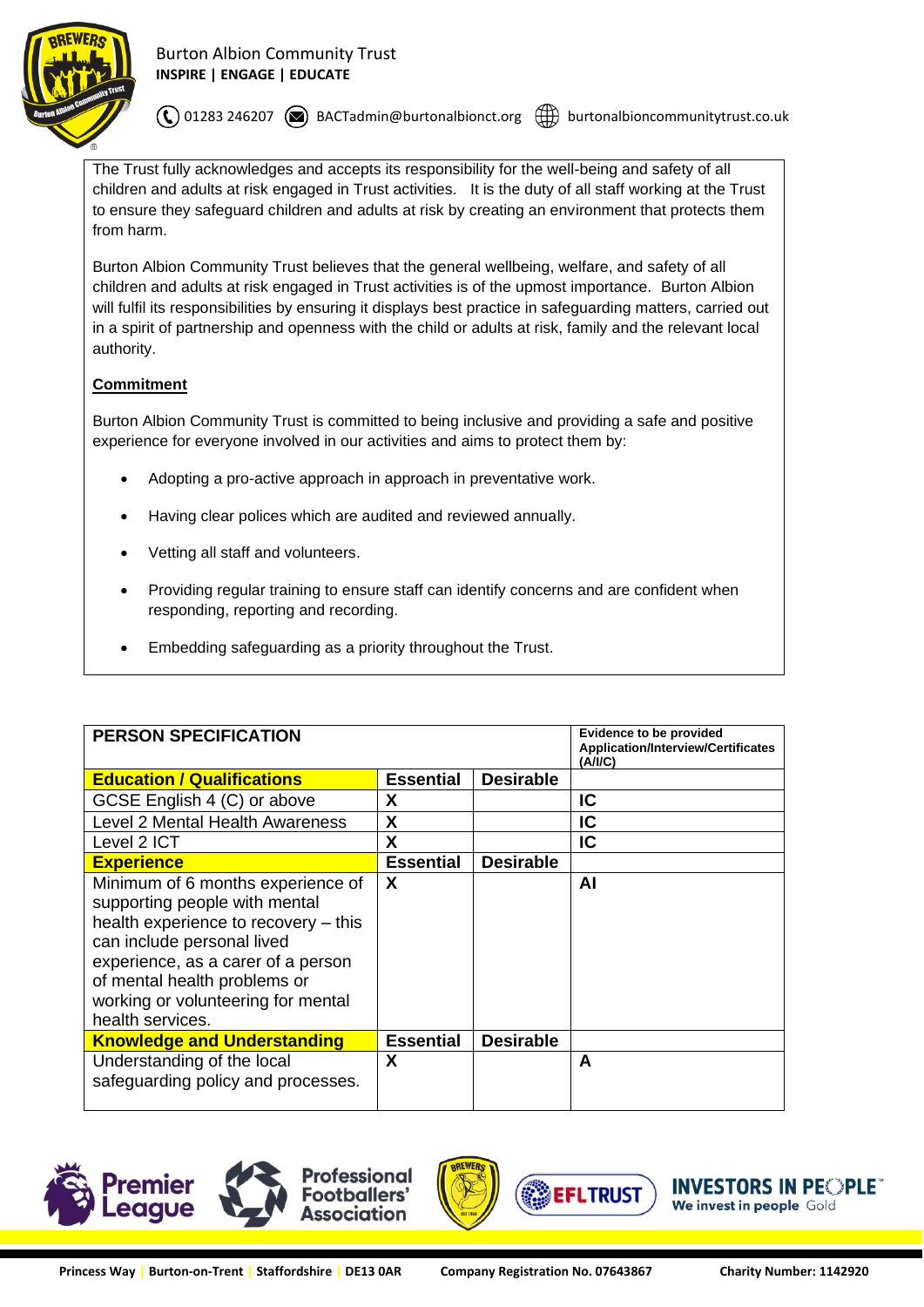

## Burton Albion Community Trust **INSPIRE | ENGAGE | EDUCATE**

 $\bigodot$  01283 246207  $\bigcircledast$  BACTadmin@burtonalbionct.org  $\bigcircledast$  burtonalbioncommunitytrust.co.uk

| Understanding of equal<br>opportunities and diversity policies                                                                                                                                                                                 | X                         |                  |           |
|------------------------------------------------------------------------------------------------------------------------------------------------------------------------------------------------------------------------------------------------|---------------------------|------------------|-----------|
| Understanding of the role of Care<br>Planning and Recovery ethos                                                                                                                                                                               | $\boldsymbol{\mathsf{X}}$ |                  |           |
| Understanding and ability to<br>contribute towards suicide<br>prevention plans.                                                                                                                                                                | $\boldsymbol{\mathsf{X}}$ |                  | AI        |
| Understanding of services and<br>community assets available to<br>participants and ability to build<br>trusted partnerships with external<br>providers.                                                                                        | X                         |                  |           |
| <b>Disposition &amp; Attributes</b>                                                                                                                                                                                                            | <b>Essential</b>          | <b>Desirable</b> |           |
| Ability to maintain professional<br>conduct whilst support people with<br>severe mental health problems,<br>sometime with complex needs and<br>demonstrating difficult behaviour.                                                              | X                         |                  | <b>AI</b> |
| Ability to empathise and build<br>trusted, professional relationships<br>with people with mental health<br>problems.                                                                                                                           | X                         |                  |           |
| Ability to identify concerning<br>behaviour, illegal behaviour and/or<br>abuse and able to report this is a<br>sensitive manner to the appropriate<br>professional, safeguarding<br>officer/team and/or police as<br>required.                 | X                         |                  | AI        |
| Ability to reflect and response<br>positively to constructive criticism<br>during one-to-one supervision and<br>team peer sessions. Willingness to<br>attend regular support and<br>supervision by a suitably qualified<br>manager/team leader | $\boldsymbol{\mathsf{X}}$ |                  |           |
| Evidence of working practice in<br>identifying and understanding<br>individual needs and translating<br>these needs into outcomes for care<br>planning.                                                                                        | X                         |                  | <b>AI</b> |







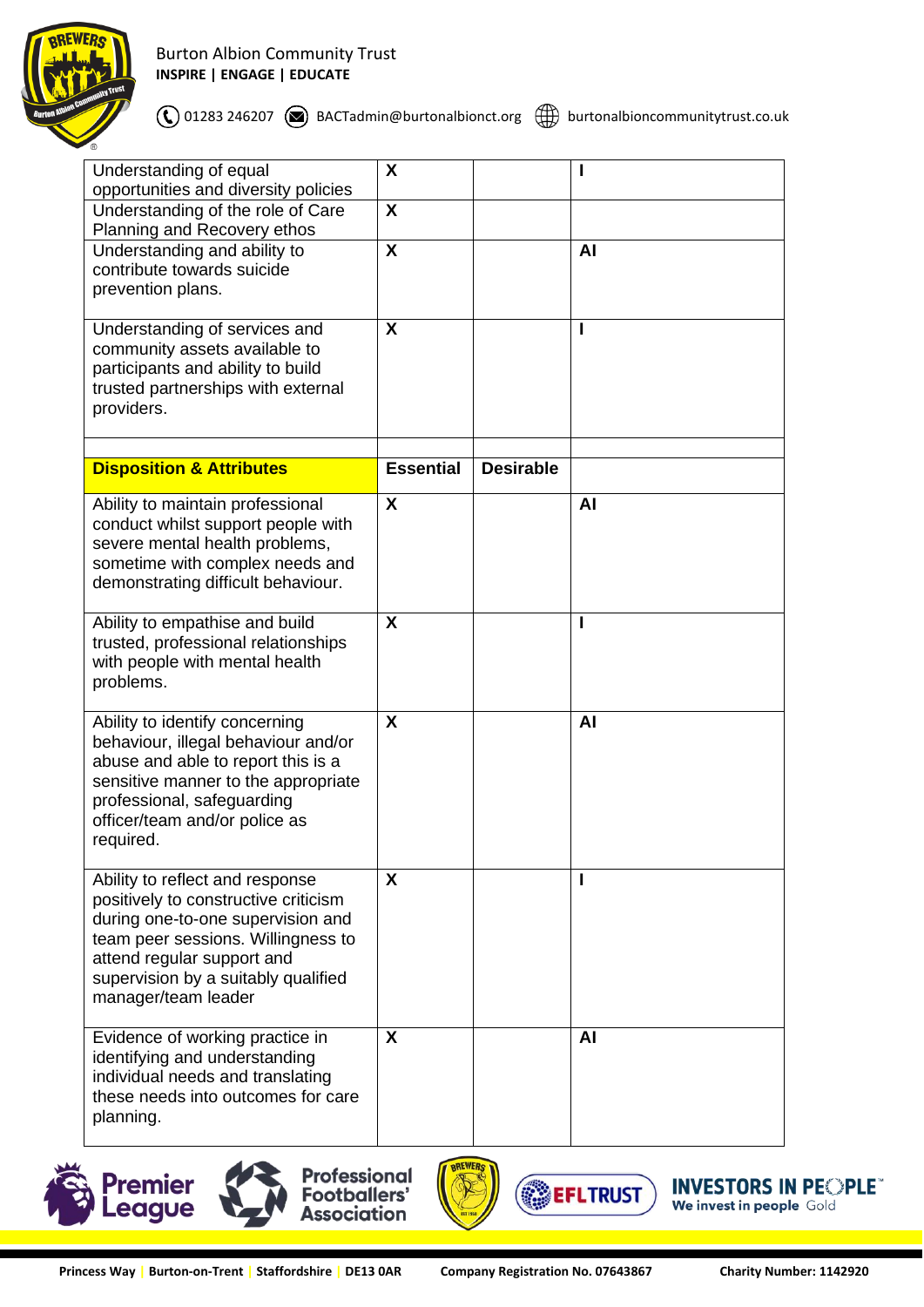

| Able to work from home when<br>required and have appropriate<br>internet access and appropriate<br>space to allow for safe VDU use.                                                                                                                                | X                         |                  |            |
|--------------------------------------------------------------------------------------------------------------------------------------------------------------------------------------------------------------------------------------------------------------------|---------------------------|------------------|------------|
| Six months experience of working<br>with people affected by Eating<br>Disorders, Personality Disorders,<br>Learning Disabilities, Substance<br>Misuse, or other psychosocial<br>issues such as rough-<br>sleeping/homeless, violent offending<br>or complex needs. | X                         |                  | AI         |
| Experience of working within<br>recovery or rehabilitation services.                                                                                                                                                                                               |                           | X                | AI         |
| Knowledge of involvement and<br>participation processes.                                                                                                                                                                                                           |                           | X                | AI         |
| Knowledge of outcomes recovery<br>systems - such as Wellness<br>Recovery Action Plans, Recovery<br>Star or Wheel of Life.                                                                                                                                          |                           | X                | AI         |
| Previous experience of volunteer<br>management.                                                                                                                                                                                                                    |                           | X                | AI         |
| Full UK driving licence and use of a<br>vehicle with appropriate Business<br>Insurance                                                                                                                                                                             | $\boldsymbol{\mathsf{X}}$ |                  | <b>AIC</b> |
| <b>Equality &amp; Inclusivity</b>                                                                                                                                                                                                                                  | <b>Essential</b>          | <b>Desirable</b> |            |
| Ability to work in a non-<br>discriminatory manner, in<br>accordance with Burton Albion<br><b>Community Trust's Equality Policy</b>                                                                                                                                | X                         |                  |            |